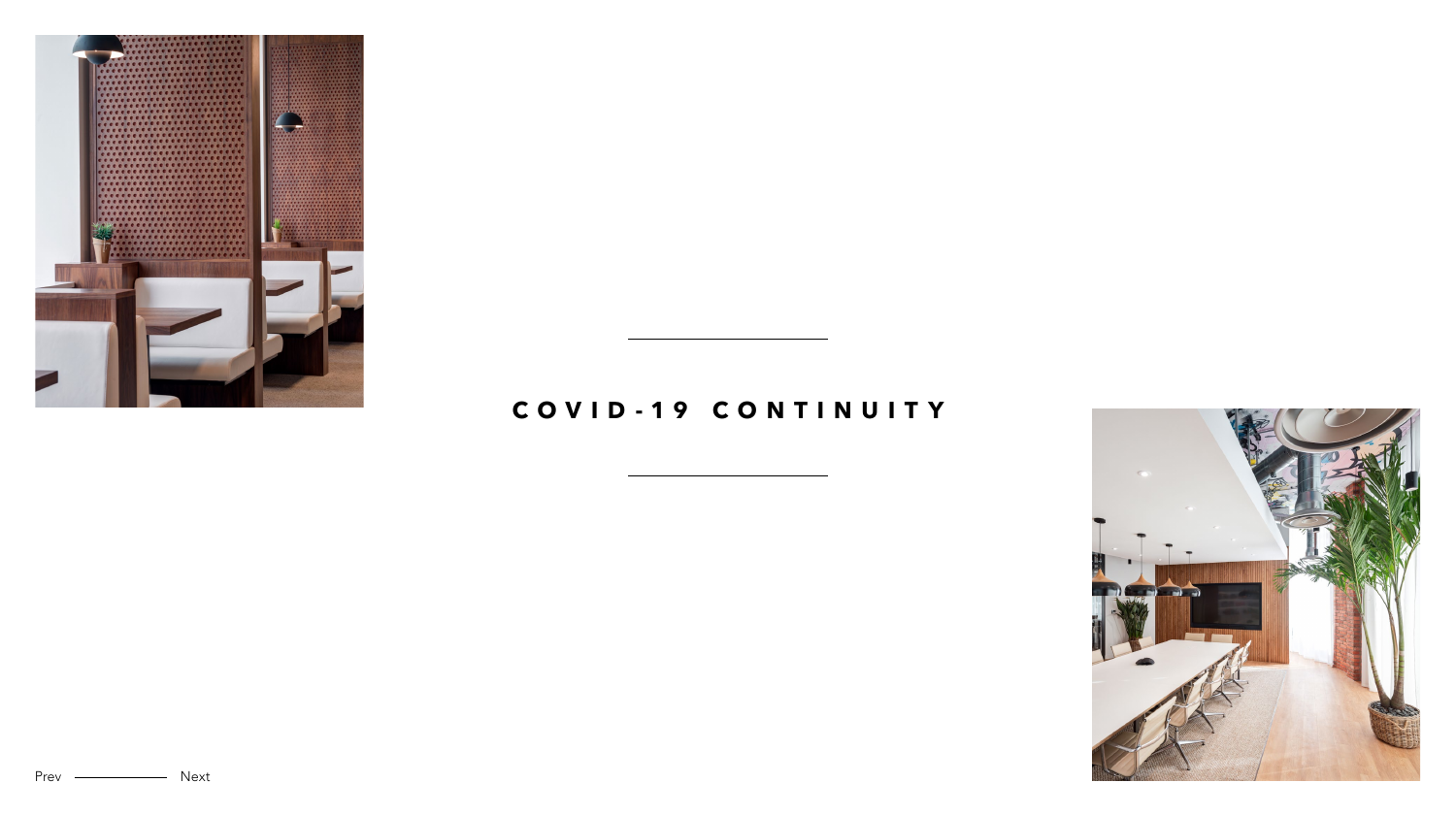### 1. Policy Statement

Modus Workspace Limited (Modus) is a principal contractor delivering construction projects throughout the UK.

On behalf of everyone at Modus Workspace Limited (Modus), we would like to confirm our approach during the COVID 19 outbreak.

During this time of uncertainty, our main priority has always been, and will continue to be, putting the safety of not only our staff, family members, clients and business partners but also the welfare of the wider general public first.

Modus are following Government guidelines and directing all its employees to continue the practice of social distancing and working from home.

Modus has an approved network of suppliers and sub-contractors throughout the UK. We refer to these organisations as our business partners as they have always been an integral part of our service delivery to our clients. We have been working extremely closely with all our business partners since the outbreak of the virus to maintain a consistent supply of materials and labour to our sites. If one of partners is unable to support a particular project we will substitute with an equal alternative.

All our employees are set up to work remotely so they can stay digitally connected to each other, clients and business partners. We use Microsoft Teams for general collaboration, including video conferencing, and Zoom occasionally when it suits external parties or there's a need to have many pictures on the screen. Files are shared through SharePoint and Teams, and we also give VPN access to key individuals. The business has a group-wide license for Procore which we use to run projects. Procore allows document sharing internally and externally: with clients and business partners. Procore also provides sophisticated approval and mark-up tools to facilitate the technical submittal process.

It's the nature of our business and industry that we have employees and business partners on site delivering projects for our clients.

Our construction sites will remain open and we have put in place stringent procedures on all our sites to adhere to Government guidelines and the Construction Leadership Council (CLC) advice about social distancing and travelling to site. We will continue to monitor the guidance from the Government and amend our procedures accordingly.

We are firmly in support of the construction economy and will do everything we can to help clients and business partners to keep operating in these difficult times. We will adapt our approach where necessary over the coming weeks in line with Government advice to maintain a high level of service for our clients and business partners.

Mr Tim White is responsible for Business Continuity. He will ensure the provision of effective resource and arrangements for the implementation of this policy.

#### Tim White

For and on behalf of Modus Workspace Ltd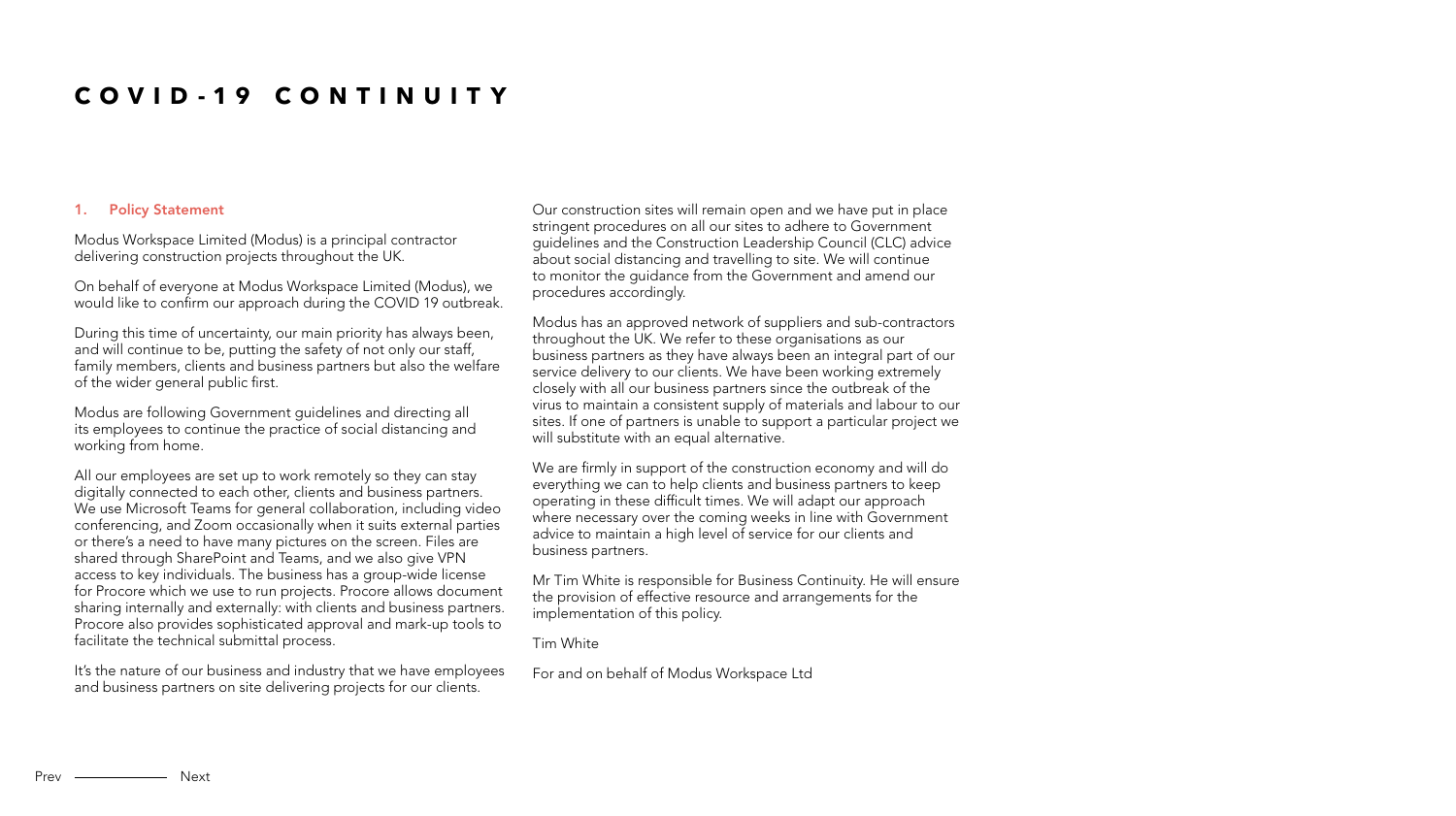# 2. Site Operating Procedures

#### Introduction

These are exceptional circumstances and the industry must comply with the latest Government advice on Coronavirus (Covid-19) at all times.

These Site Operating Procedures (SOP) are based on Public Health England (PHE) guidance; other restrictions and advice may apply in Scotland, Wales and Northern Ireland.

The HSE is the relevant enforcing authority for PHE guidelines. If a site is not consistently implementing the measures set out by PHE, it may be subject to enforcement action.

Construction sites operating during the Coronavirus (Covid-19) pandemic need to ensure they are protecting their workforce and minimising the risk of spread of infection. This includes considering how personnel travel to and from site.

This guidance is intended to introduce consistent measures on construction sites of all types and sizes in line with the Government's recommendations on social distancing and ensure employers and individuals make every effort to comply.

PHE guidance for construction states "where it is not possible to follow the social distancing guidelines in full in relation to a particular activity, you should consider whether that activity needs to continue for the site to continue to operate, and, if so, take all the mitigating actions possible to reduce the risk of transmission".

The health and safety requirements of any construction activity must not be compromised at this time. If an activity cannot be

undertaken safely, it should not take place.

Emergency services are also under great pressure and may not be able to respond as quickly as usual. This should be taken into consideration in the planning of work activities, first aid, fire and emergency responses.

Organisations must have in place effective arrangements for monitoring and reviewing their compliance with Government and industry guidance. Sites should also remind the workforce at every opportunity of the Site Operating Procedures which are aimed at protecting them, their colleagues, families and the UK population.

### Risk Assessments and Method Statements

Contractors must update their risk assessments and method statement to include their social distancing measures, hygiene and compliance to the latest Government guidance.

### When to Travel to Work

The Secretary of State for Business, Energy and Industrial Strategy advised in a letter to the UK construction industry on 31 March 2020:

"that wherever possible, people should work at home. However, we know that for many people working in construction their job requires them to travel to their place of work, and they can continue to do so. This is consistent with the Chief Medical Officer's advice".

It is important to understand the following guidelines by which workers should or should not travel to work as outlined below.

# Social distancing:

Workers in the construction industry should follow the guidance on Staying at home and away from others (social distancing). Where they cannot work from home, they must follow the same principles of social distancing while travelling to and from work and while at work.

# Self-isolation:

Anyone who either has a high temperature or a new persistent cough or is within 14 days of the day when the first member of their household showed symptoms of Coronavirus (Covid-19) should not come to site, but must follow the guidance on self-isolation.

### Person at increased risk:

Anyone who is at increased risk of severe illness from Coronavirus (Covid-19) is strongly advised to work at home and should be particularly stringent about following social distancing measures.

# Persons defined on medical grounds as extremely vulnerable:

Anyone identified as extremely vulnerable will be advised by their health authority and must follow the guidance on shielding and protecting extremely vulnerable people.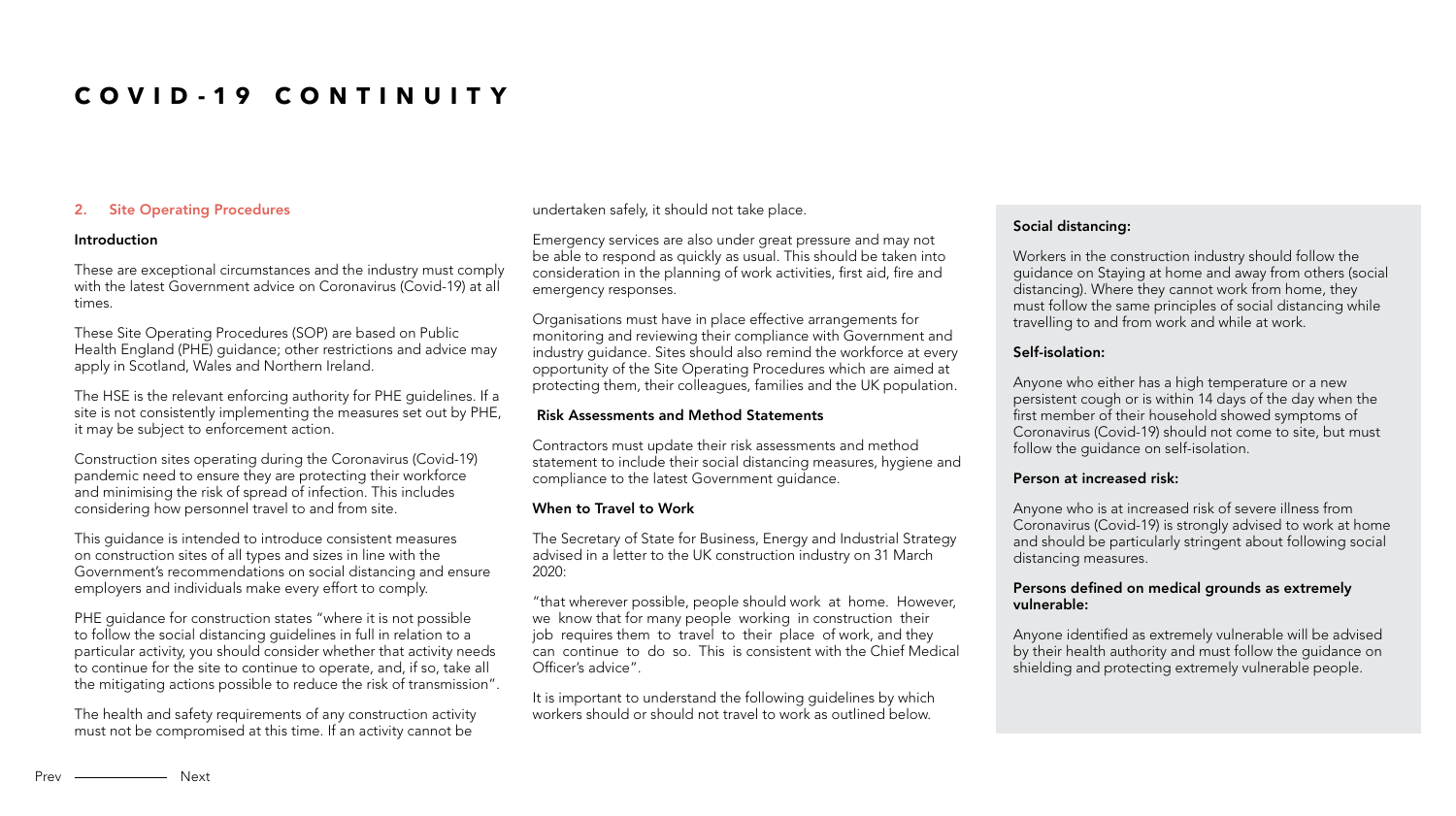### Living with a person in one of the above groups:

Anyone living with a person who is at increased risk of severe illness, or an extremely vulnerable person who is shielding from Coronavirus (Covid-19), should stringently follow the guidance on social distancing and minimise contact outside the home.

# If someone falls ill

If a worker develops a high temperature or a persistent cough while at work, they should:

- Ensure their manager or supervisor is informed
- Return home immediately
- Avoid touching anything
- Cough or sneeze into a tissue and put it in a bin, or if they do not have tissues, cough and sneeze into the crook of their elbow.

They must then follow the guidance on self-isolation and not return to work until their period of self-isolation has been completed.

### Travel to Site

Wherever possible workers should travel to site alone using their own transport. If workers have no option but to share transport:

- Journeys should be shared with the same individuals and with the minimum number of people at any one time
- Good ventilation (i.e. keeping the windows open) and facing away from each other may help to reduce the risk of transmission
- The vehicle should be cleaned regularly using gloves and standard cleaning products, with particular emphasis on handles and other areas where passengers may touch surfaces

### Sites should consider:

- Parking arrangements for additional vehicles and bicycles
- Other means of transport to avoid public transport e.g. cycling
- Providing hand cleaning facilities at entrances and exits. This should be soap and water wherever possible or hand sanitiser if soap and water are not available
- How someone taken ill would get home
- Where public transport is the only option for workers, you should consider:
- Changing and staggering site hours to reduce congestion on public transport
- · Avoid using public transport during peak times (05:45 7:30 and 16:00 - 17:30)

### Driving at Work

When travelling at work or between site locations, workers should

travel alone. If workers have no option but to share a vehicle, then they should:

- Share with the same individuals and with the minimum number of people at any one time
- Wherever possible maintain a distance of two metres and avoid touching their faces
- Maintain good ventilation (i.e. keeping the windows open) and face away from each other during the journey
- Wash their hands for 20 seconds using soap and water or hand sanitiser if soap and water are not available before entering and after getting out of the vehicle
- Regularly clean the vehicle using gloves and standard cleaning products, with particular emphasis on handles and other surfaces which may be touched during the journey.

# Site Access and Egress Points

- Stop all non-essential visitors
- Introduce staggered start and finish times to reduce congestion and contact at all times
- Monitor site access points to enable social distancing you may need to change the number of access points, either increase to reduce congestion or decrease to enable monitoring, including in the case of emergencies
- Allow plenty of space between people waiting to enter site
- Use signage:
- · such as floor markings, to ensure 2 metre distance is maintained between people when queuing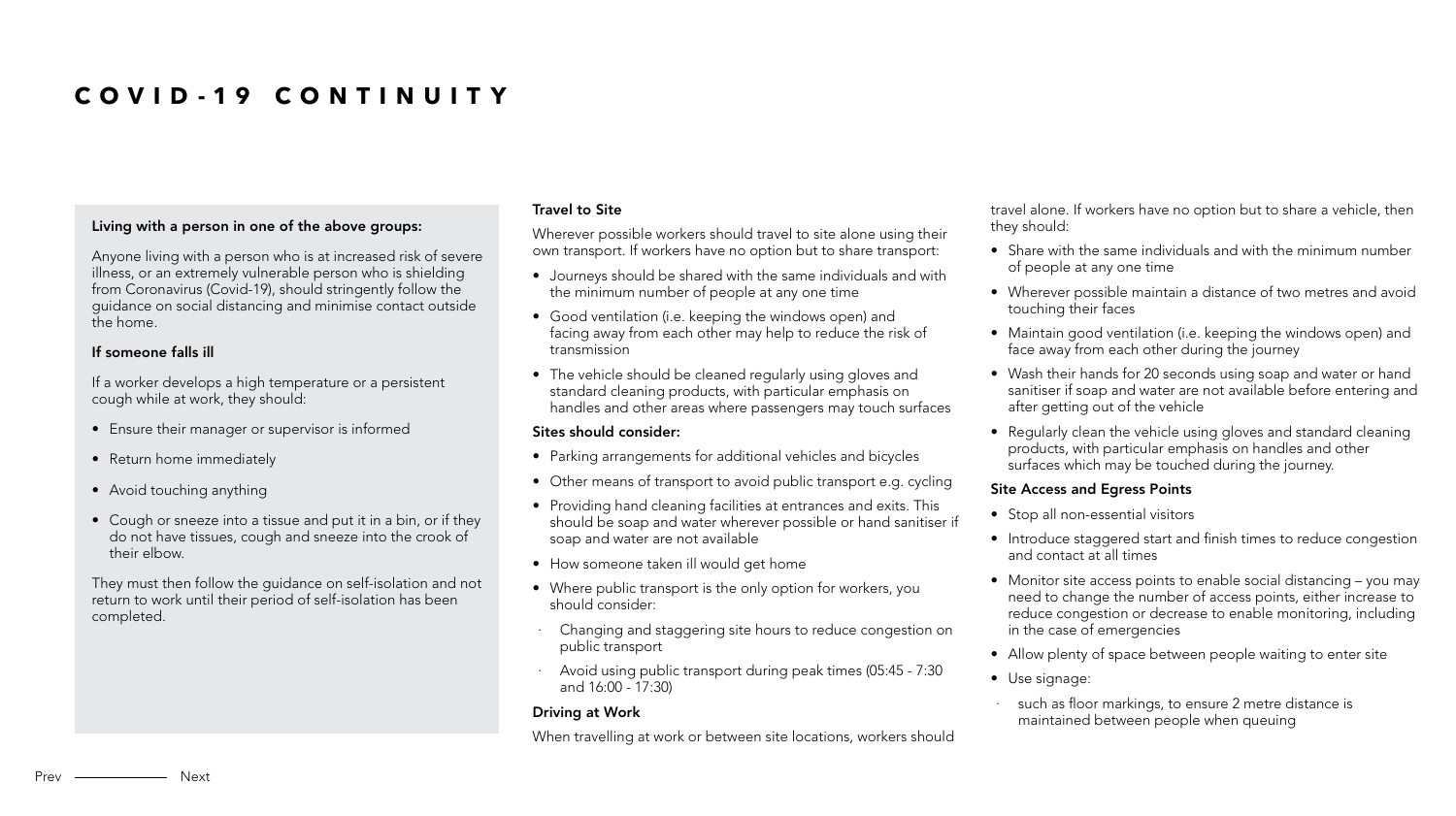- Provide hand sanitiser (minimum 60% alcohol based) where hand washing facilities are unavailable
- Regularly clean the hand washing facilities
- Provide suitable and sufficient rubbish bins for hand towels with regular removal and disposal. Sites will need extra supplies of soap, hand sanitiser and paper towels and these should be securely stored.

# Toilet Facilities

- Restrict the number of people using toilet facilities at any one time (e.g. use a welfare attendant) and use signage, such as floor markings, to ensure 2 metre distance is maintained between people when queuing
- Wash or sanitise hands before and after using the facilities
- Enhance the cleaning regimes for toilet facilities, particularly door handles, locks and the toilet flush
- Portable toilets should be avoided wherever possible, but where in use these should be cleaned and emptied more frequently
- Provide suitable and sufficient rubbish bins for hand towels with regular removal and disposal.

# Canteens and Eating Arrangements

Where possible, workers should be encouraged to bring their own food. They should also be required to stay on site once they have entered it and avoid using local shops.

Where there are no practical alternatives, workplace canteens may remain open to provide food to staff with appropriate adjustments for social distancing. Canteens should provide a takeaway service

providing pre- prepared and wrapped food only.

- reminding workers not to attend if they have symptoms of Coronavirus (Covid-19) and to follow guidelines
- Remove or disable entry systems that require skin contact e.g. Biosite
- The site register must be filled out by the site manager to avoid operatives having to touch the pen and paper.
- Require all workers to wash their hands for 20 seconds using soap and water when entering and leaving the site
- Regularly clean common contact surfaces in reception, office, access control and delivery areas e.g. scanners, turnstiles, screens, telephone handsets and desks, particularly during peak flow times
- Reduce the number of people in attendance at site inductions and consider holding them outdoors wherever possible
- Where loading and offloading arrangements on site will allow it, drivers should remain in their vehicles. Where drivers are required to exit their vehicle, they should wash or sanitise their hands before handling any materials
- Consider arrangements for monitoring compliance.
- Consider increasing the number or size of facilities available on site if possible
- The capacity of each canteen or rest area should be clearly identified at the entry to each facility, and where necessary attendants provided to supervise compliance with social distancing measures
- Break times should be staggered to reduce congestion and contact at all times
- Drinking water should be provided with enhanced cleaning measures of the tap mechanism introduced
- Frequently clean surfaces that are touched regularly, using standard cleaning products e.g. kettles, refrigerators, microwaves
- Hand cleaning facilities or hand sanitiser should be available at the entrance to any room where people eat and should be used by workers when entering and leaving the area
- A distance of 2 metres should be maintained between users, wherever possible
- All rubbish should be put straight in the bin and not left for someone else to clear up
- Tables should be cleaned between each use
- Crockery, eating utensils, cups etc. should not be used unless they are disposable or are washed and dried between use
- Canteen staff should wash their hands often with soap and water for at least 20 seconds before and after handling food

# Hand Washing

- Allow regular breaks to wash hands
- Provide additional hand washing facilities (e.g. pop ups) to the usual welfare facilities, particularly on a large spread out site or where there are significant numbers of personnel on site, including plant operators
- Ensure adequate supplies of soap and fresh water are readily available and kept topped up at all times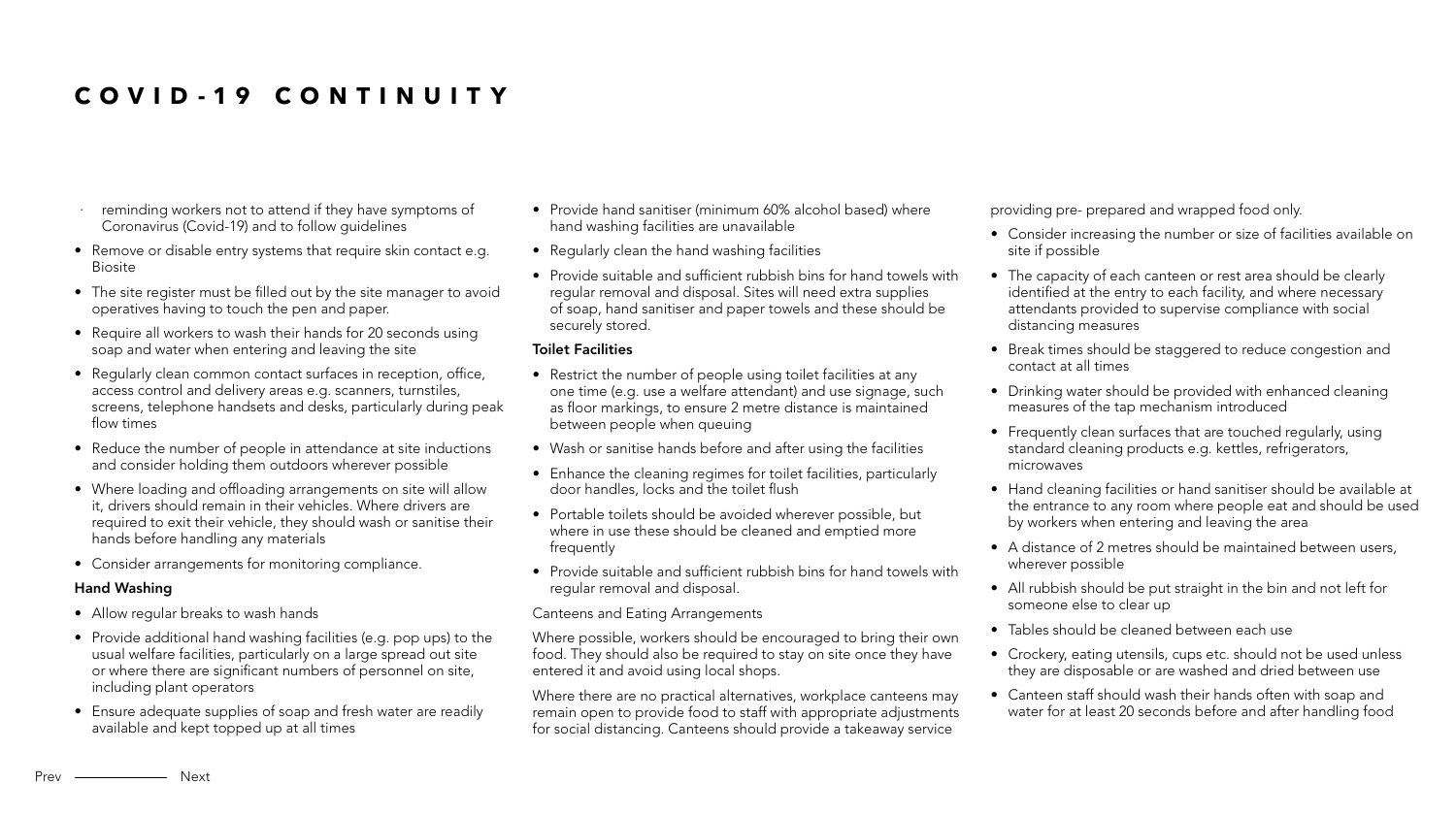Sites should remind the workforce (e.g. at daily briefings) of the specific control measures necessary to protect them, their colleagues, families and the UK population.

# Hierarchy of Controls

If you are not able to work whilst maintaining a two metre distance, you should consider whether the activity should continue and, if so, risk assess it using the hierarchy of controls below and against any sector-specific guidance.

- Canteen staff and workers may use rest areas if they apply the same social distancing measures
- Consider arrangements for monitoring compliance.

# Changing Facilities, Showers and Drying Rooms

- Consider increasing the number or size of facilities available on site if possible
- Based on the size of each facility, determine how many people can use it at any one time to maintain a distance of two metres
- Restrict the number of people using these facilities at any one time e.g. use a welfare attendant
- Introduce staggered start and finish times to reduce congestion and contact at all times
- Introduce enhanced cleaning of all facilities throughout the day and at the end of each day
- Provide suitable and sufficient rubbish bins in these areas with regular removal and disposal.

- Only absolutely necessary meeting participants should attend
- Attendees should be at least two metres apart from each

### Work Planning to Avoid Close Working

In line with Public Health England (PHE) guidelines, where it is not possible to follow the social distancing guidelines in full in relation to a particular activity, you should consider whether that activity needs to continue for the site to continue to operate, and, if so, take all the mitigating actions possible to reduce the risk of transmission.

Sites and work need to be planned and organised to avoid crowding and minimise the risk of spread of infection by following PHE and HSE guidance and the advice within these Site Operating Procedures.

#### Eliminate

- Workers who are unwell with symptoms of Coronavirus (Covid-19) should not travel to or attend the workplace
- Rearrange tasks to enable them to be done by one person, or by maintaining social distancing measures (2 metres)
- Avoid skin to skin and face to face contact
- Stairs should be used in preference to lifts or hoists and consider one ways systems
- Consider alternative or additional mechanical aids to reduce worker interface

### Site Meetings

other

- Rooms should be well ventilated / windows opened to allow fresh air circulation
- Consider holding meetings in open areas where possible

# Reduce

Where the social distancing measures (2 metres) cannot be applied:

- Minimise the frequency and time workers are within 2 metres of each other
- Minimise the number of workers involved in these tasks
- Workers should work side by side, or facing away from each other, rather than face to face
- Lower the worker capacity of lifts and hoists to reduce congestion and contact at all times
- Regularly clean common touchpoints, doors, buttons, handles, vehicle cabs, tools, equipment etc.
- Increase ventilation in enclosed spaces

Workers should wash their hands before and after using any equipment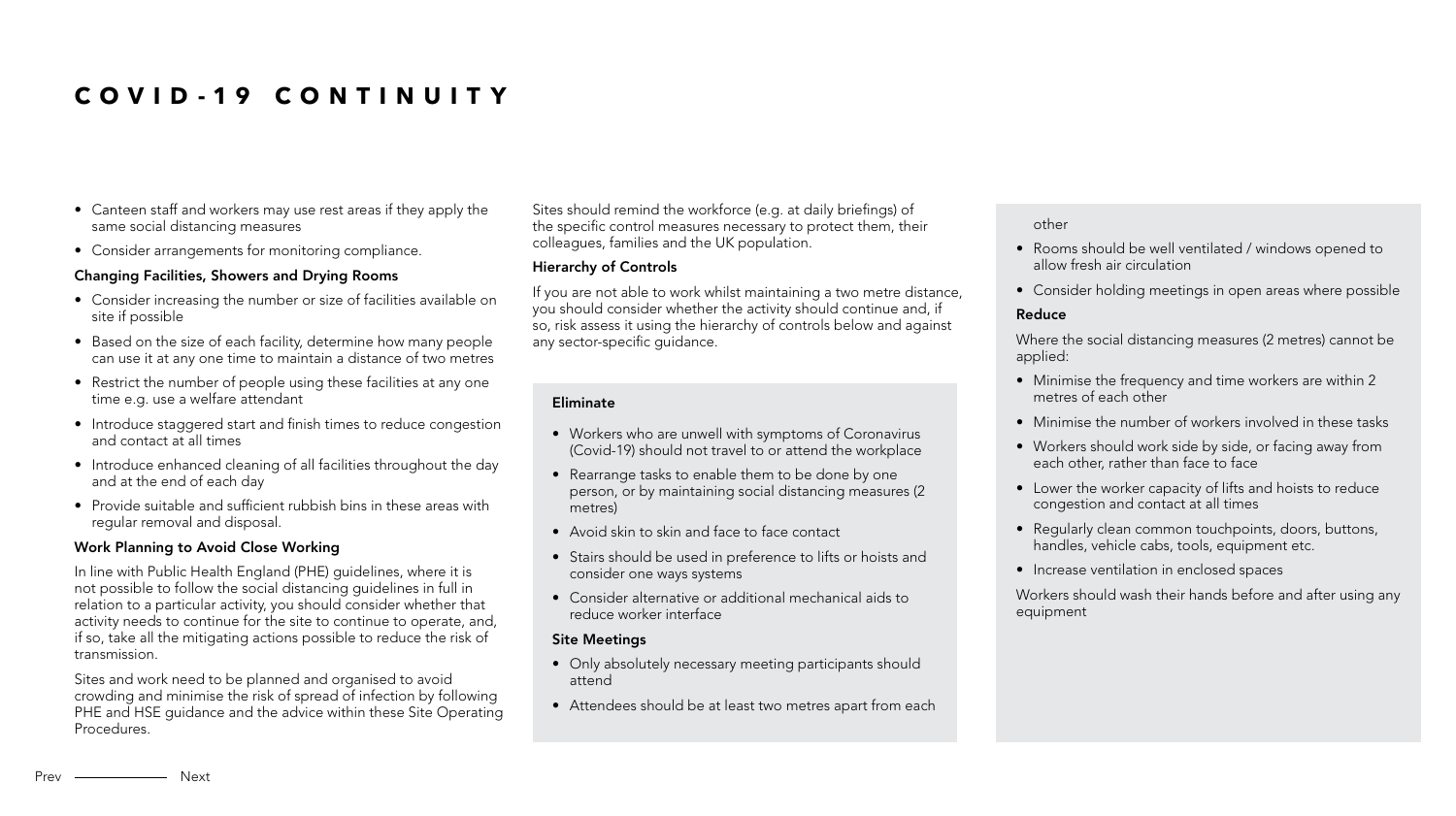- Re-usable PPE should be thoroughly cleaned after use and not shared between workers
- Single use PPE should be disposed of so that it cannot be reused
- Where personnel are required to work in specific environments (e.g. where persons are shielding, with symptoms, or confirmed Coronavirus (Covid-19) cases may be present e.g. healthcare or in a home environment) additional PPE should be considered specific to the Coronavirus (Covid-19) risk

### **Behaviours**

The measures necessary to minimise the risk of spread of infection rely on everyone in the industry taking responsibility for their actions and behaviours.

Please encourage an open and collaborative approach between workers and employers on site where any issues can be openly discussed and addressed.

- 
- 

#### Isolate

Keep groups of workers that have to work within 2 metres:

- Together in teams e.g. (do not change workers within teams)
- As small as possible
- Away from other workers where possible

#### Control

Where face to face working is essential to carry out a task when working within 2 metres:

- Keep this to 15 minutes or less where possible
- Consider introducing an enhanced authorisation process for these activities
- Provide additional supervision to monitor and manage compliance

### PPE

Sites should not use RPE for Coronavirus (Covid-19) where the two metre social distancing guidelines are met.

• Where it is not possible to maintain a two metre distance, each activity should be risk assessed using the hierarchy of controls and against any sector-specific guidance, mindful that masks (RPE) are the last resort in the hierarchy

First Aid Response (Updated advice from GOV.UK, HSE.GOV.UK & Resuscitation Council UK)

The primary responsibility is to preserve life and first aid should be administered if required and until the emergency services attend.

- When planning site activities, the provision of adequate first aid resources must be agreed between the relevant parties on site
- Emergency plans including contact details should be kept up to date
- Consideration must also be given to potential delays in emergency services response, due to the current pressure on resources
- Consider preventing or rescheduling high-risk work or providing additional competent first aid or trauma resources.
- In the event of a minor accident on site, a trained first aiders should wear disposable gloves, face mask and eye protection before treating an injured person.
- At all times follow the training provided for First Aid at Work (FAW) or Emergency First Aid at Work (EFAW)
- After contact with the injured person, wash your hands thoroughly with soap and water or alcohol hand rub at the earliest opportunity.
- Avoid touching your mouth, eyes and/or nose, unless you have recently cleaned your hands after having contact with the injured person.
- In all other accidents call the emergency services.
- Cardio Pulmonary Resuscitation (CPR) Recognise cardiac arrest by looking for the absence of signs of life and the absence of